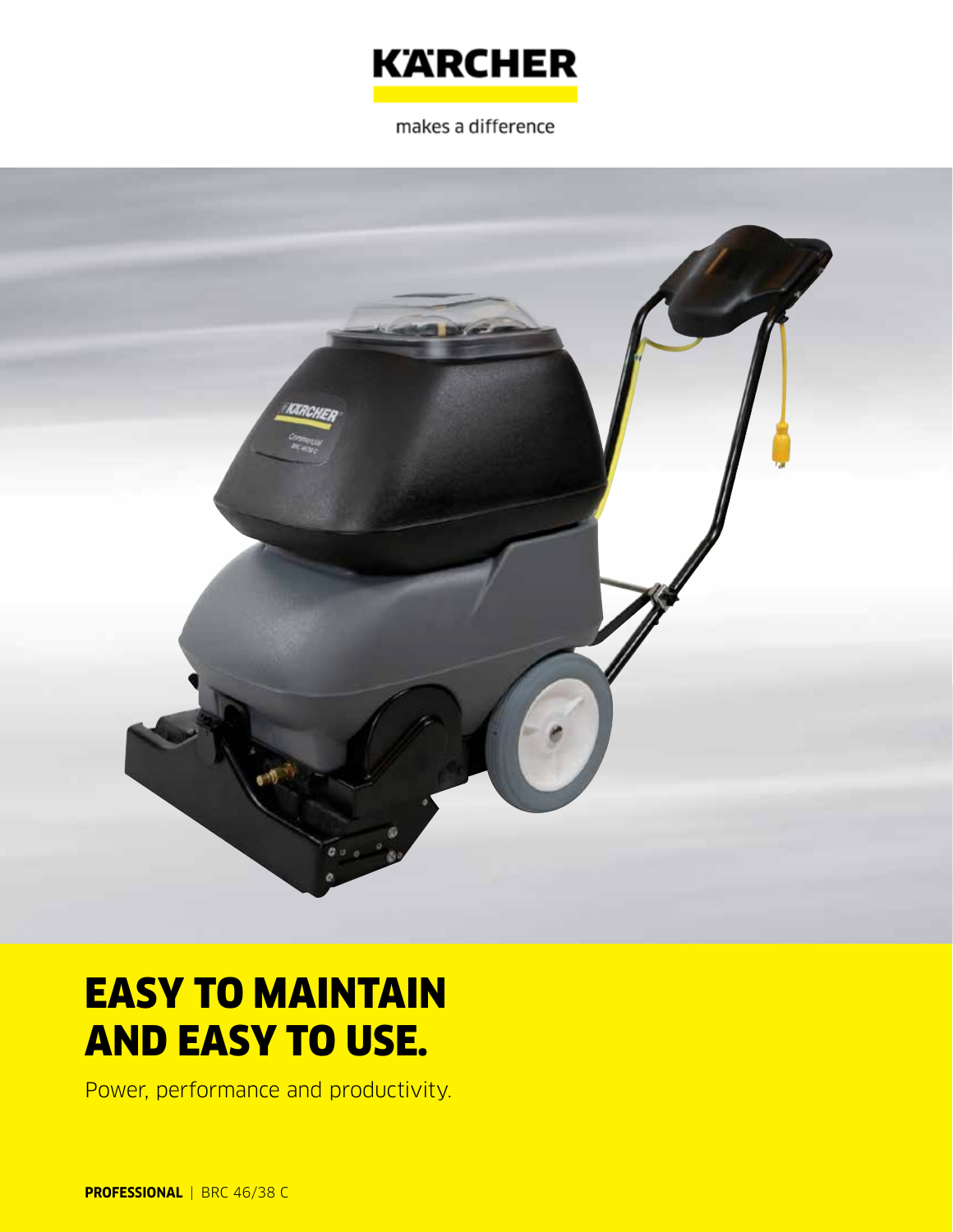## **Easy to maintain and easy to use.**

We built the BRC 46/38 C for live long longevity and reliability of your equipment. Economic yet, highly productive self contained extractors provide unmatched value for carpet extraction. Kärcher's line of self-contained extractors offer superior cleaning performance and innovative technology in durable, easy-to-use designs. Each ergonomically designed BRC unit features simplified controls to help insure professional results during every use. Additionally each BRC unit can be combined with optional accessories for spot, stair and furniture cleaning.



#### **1 Easy to use**

No-hose design makes it easy to fill and empty

#### **2 Adapts to any location**

Easily adjusted brush setting

#### **3 Productivity in mind**

**Quick connect ports for easily attached tools**